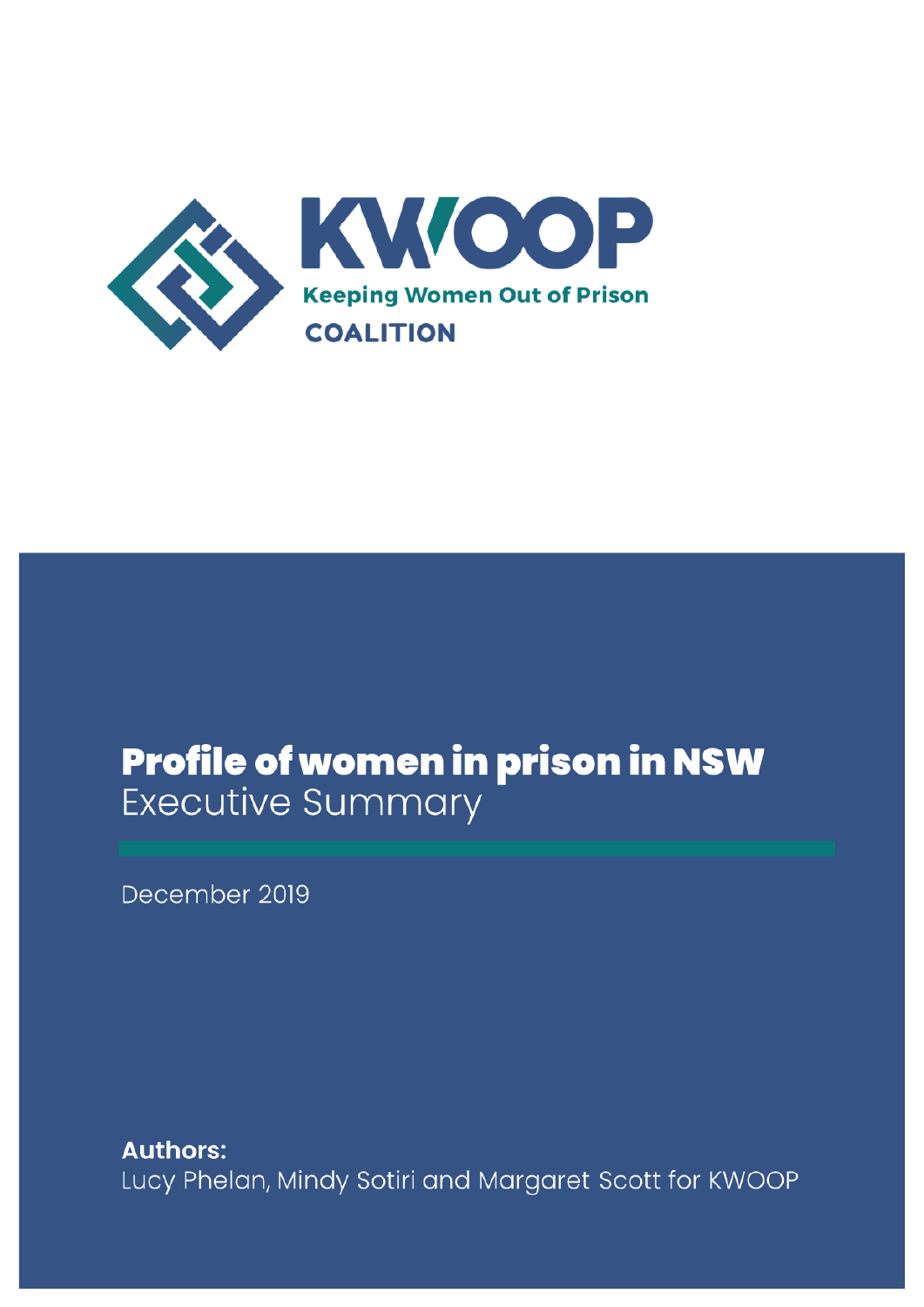# **Note about this document**

*This is the Executive Summary of the report of a research study commissioned by the Keeping Women out of Prison Coalition (KWOOP) to establish a baseline profile of women in prison in NSW drawn from available data. The main report Profile of Women in Prison Part A: A Snapshot contains the data pertaining to women in prison as at August 2019.*

*The study also included the compilation of a comprehensive list of support services for women in NSW affected by the corrections system. The census of services is published as a separate document, Profile of women in prison in NSW, Part B: Census of Services, and can be read in conjunction with this report.*

#### *Acknowledgements*

*This study and report were made possible by financial support from the KWOOP Fund of the Sydney Community Foundation.*

*The research study was undertaken by Lucy Phelan with assistance from Mindy Sotiri and Margaret Scott and support from Rosalind Strong, KWOOP convenor.*

*Thanks to Sarah Fogg for invaluable editorial assistance and to Audrey Mari for graphics and layout.* 

*Staff from many services assisted with provision of data for the study for which we are grateful.* 

*ISBN 978-0-64806399-6-4*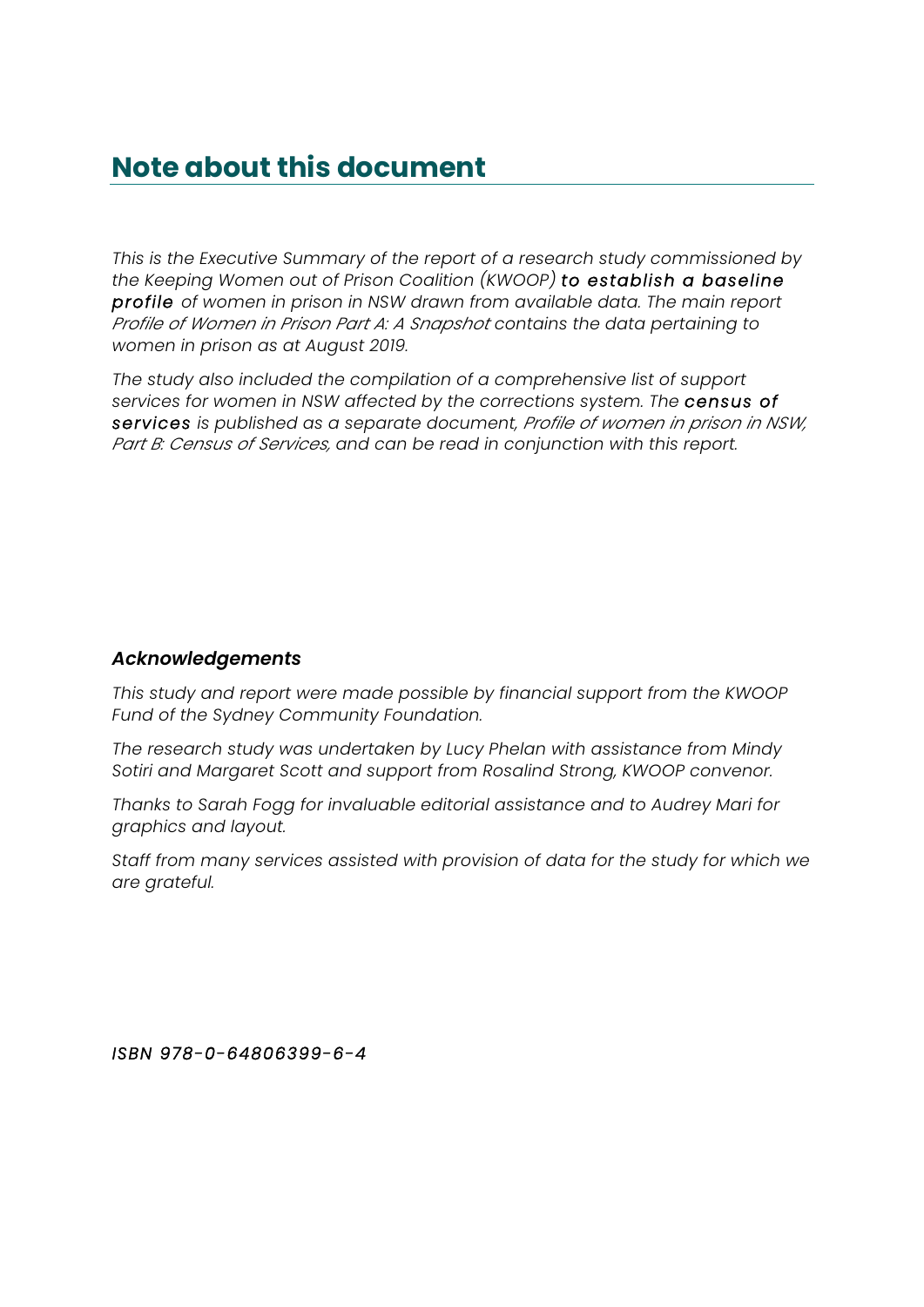# **Keeping Women out of Prison Coalition NSW**

*The Keeping Women out of Prison (KWOOP) Coalition NSW comprises individuals and organisations: service providers, philanthropic and not for profit organisations and universities, and women with lived experience of the criminal justice system. The purpose of KWOOP is to influence systems, policy and practice in order to reduce the number of women in prison and to minimise the impacts on their families and children. The KWOOP Coalition NSW works collaboratively with policy and law makers.*

*https://www.sydneycommunityfoundation.org.au/find\_a\_fund/kwoopkeeping-women-out-of-prison/*

#### *KWOOP Coalition NSW Vision*

*Better outcomes for women and children affected by the NSW criminal justice system*

*KWOOP is auspiced by the Sydney Community Foundation and members include the following:*

- *The Sydney Community Foundation (SCF) through its Keeping Women out of Prison (KWOOP), By My Side, and Sydney Women's Funds*
- *Community Restorative Centre (CRC) through The Miranda Project*
- *Dress for Success Sydney*
- *SHINE for Kids*
- *Women's Justice Network*
- *Zonta Club of Sydney*
- *UTS Australian Centre for Public and Population Health Research*
- *Corrective Services NSW*
- *Justice NSW*
- *Kathleen York House*
- *UNSW School of Social Sciences*
- *Individual academics and experts*

## *The need for research*

*The KWOOP Coalition identified a gap in the availability of consolidated evidence on the status of women in prison in NSW and the services available to them. In 2019 it commissioned this baseline study to address this gap.* 

*The study report provides robust consolidated information including:* 

- *Current statistical data on the number of women in custody and remand in NSW, the nature of their offences, length of terms, offending history, recidivism rates, as well as demographic data on their age, ethnicity, Indigenous status, family status, geographical area and other social and health statistics.*
- *A comprehensive census of support services for women in NSW who have been affected by the criminal justice system, details of the types of services provided and how they are funded.*
- *A review of NSW Government policies and strategies concerning women affected by the criminal justice system and available details of budget allocations and funding.*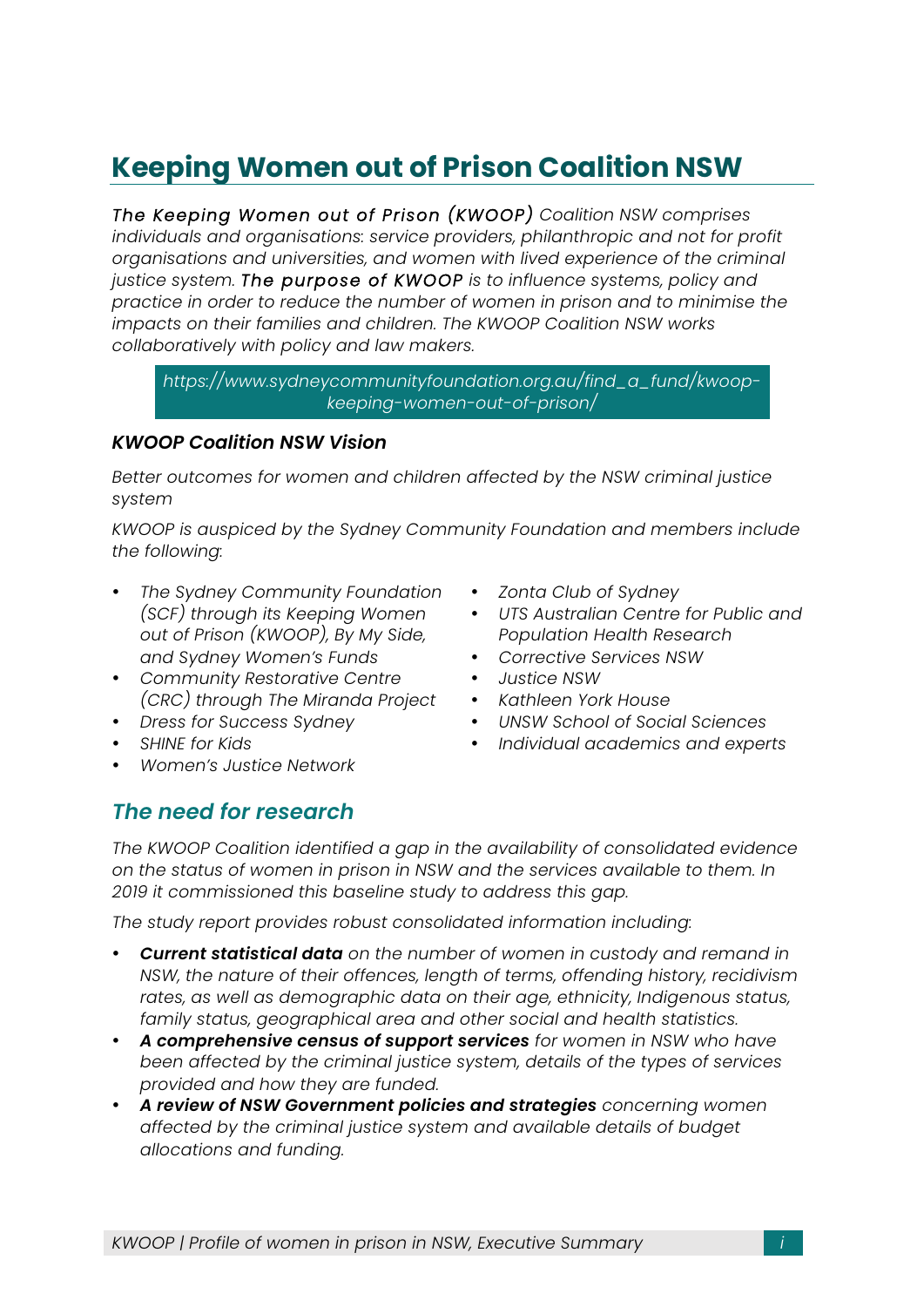# **Table of Contents**

| Table of Figures |  |
|------------------|--|
|                  |  |
|                  |  |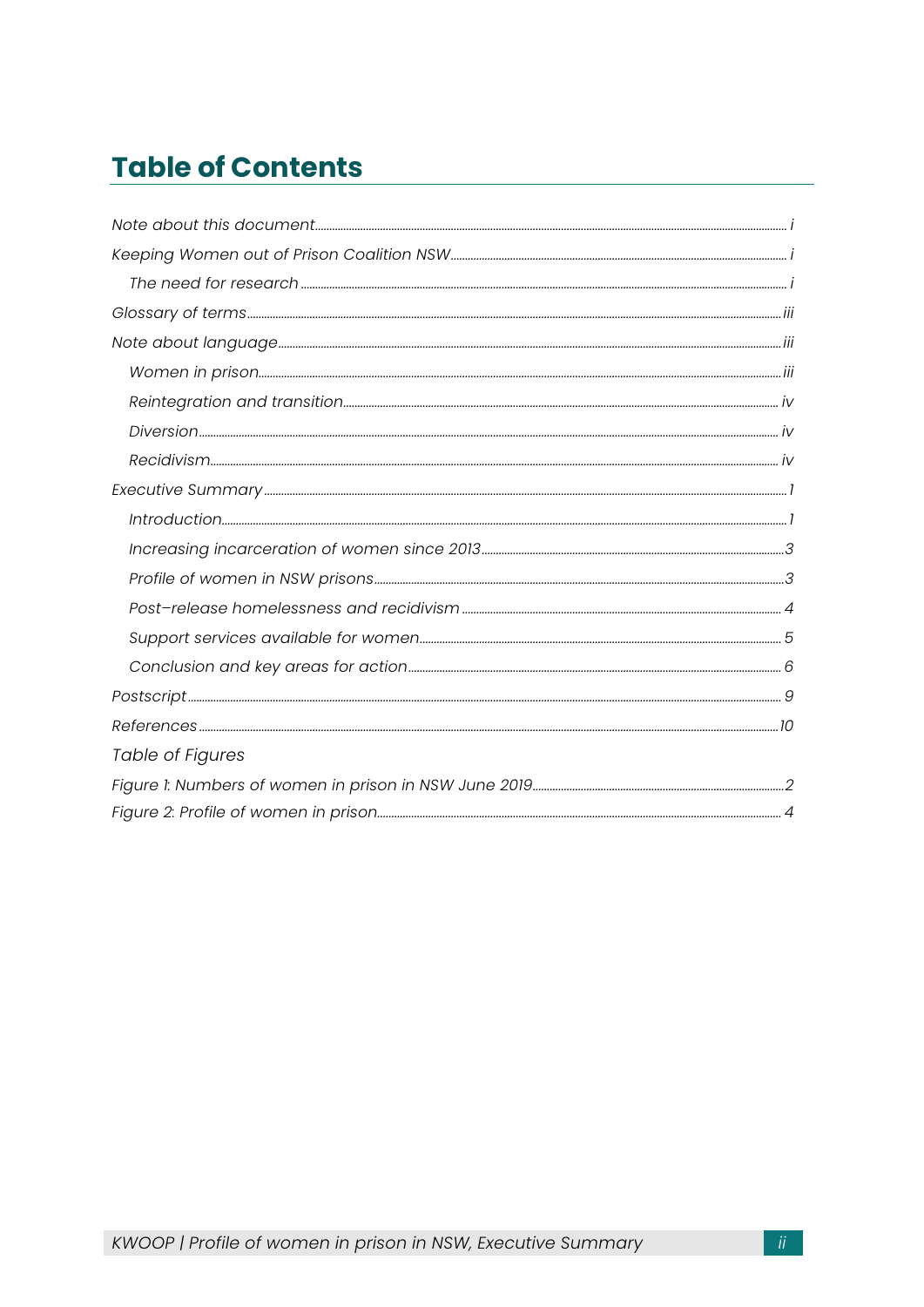# **Glossary of terms**

#### *Table 1: Glossary of terms*

| Term                 | <b>Meaning</b>                                                                                                                                                                                                                                                                                                                                                                                                                                                        |
|----------------------|-----------------------------------------------------------------------------------------------------------------------------------------------------------------------------------------------------------------------------------------------------------------------------------------------------------------------------------------------------------------------------------------------------------------------------------------------------------------------|
| Indigenous           | Aboriginal and/or Torres Strait Islander                                                                                                                                                                                                                                                                                                                                                                                                                              |
| $Non-$<br>Indigenous | Neither Aboriginal nor Torres Strait Islander                                                                                                                                                                                                                                                                                                                                                                                                                         |
| Remand               | Adults refused bail who are remanded in custody pending future<br>court action. Includes persons granted bail but unable to meet<br>conditions, persons refused police bail and remanded in custody<br>in a gazetted correctional centre and persons on remand being<br>managed as correctional patients under the Mental Health<br>(Forensic Provisions) Act 1990.                                                                                                   |
| Sentenced            | Adults on whom the courts have imposed custodial sentence(s)<br>for proven offence(s). This category includes persons returned to<br>custody after breaching parole and forensic patients as per the<br>Mental Health (Forensic Provisions) Act 1990 (that is, persons<br>found unfit to be tried and persons found not guilty due to mental<br>illness). Persons on remand and sentenced for one or more<br>offences are deemed to have a legal status of sentenced. |
| <b>Total women</b>   | All women (non-Indigenous, Indigenous and unknown).                                                                                                                                                                                                                                                                                                                                                                                                                   |
| Unknown              | Indigenous status unknown                                                                                                                                                                                                                                                                                                                                                                                                                                             |

## **Note about language**

## *Women in prison*

*This report uses the terms 'women in prison', 'women in the criminal justice system', 'women affected by the criminal justice system', and 'women at risk of criminal justice system involvement' to describe the population who are the focus of the report. The report avoids the use of stigmatising or narrow terms such as 'offenders' or 'criminals'. While many women involved in the justice system have committed offences, KWOOP believes this should not define the way in which this population are talked about, nor be the starting point for conversations about how to build pathways out of the justice system. As is apparent throughout this report, the experience of incarceration is only one part of an often complex set of circumstances faced by such women. The term 'women' in this report is inclusive of cisgender, transgender and other non-binary or gender fluid populations who are incarcerated in women's prisons, or are incarcerated and identify as women.*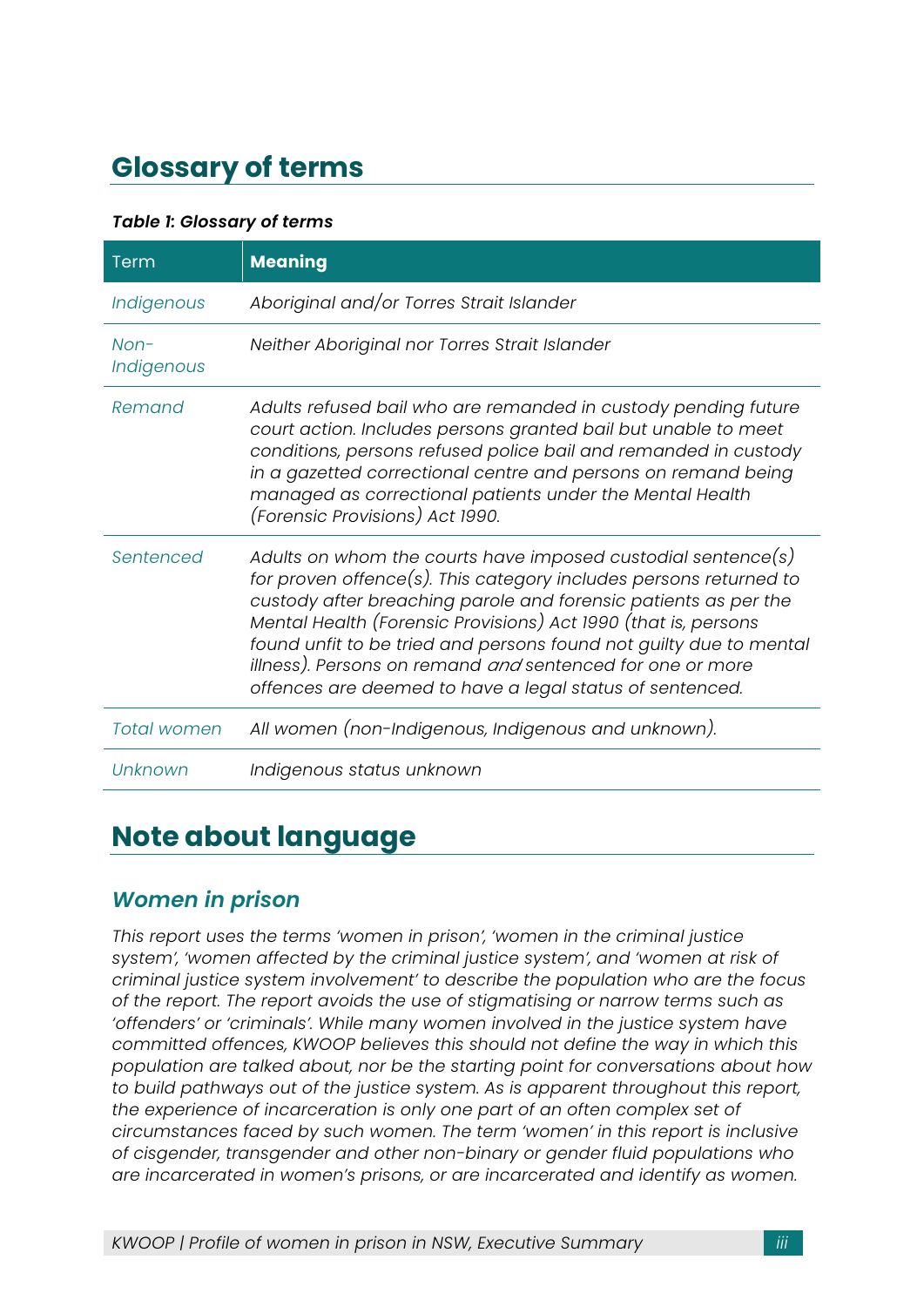## *Reintegration and transition*

*The report uses the terms 'reintegration' and 'transition' to describe the process of women leaving prison and returning to live in the community. In reality, reintegration may not be an accurate description of the experience for many women as it assumes a level of community integration prior to incarceration. It also implies that there are communities that will welcome women when they return from prison, which is often not the case. However, in the absence of terms that describes the process more accurately, the report maintains their use.*

## *Diversion*

*The term 'diversion' is used in this report in its broadest sense, referring to diversion at any point in the justice system. As well as 'front end' judicial diversionary programs that divert women at or before the point of court, diversionary programs can exist at many other points in the justice system, including during post-release and reintegration phases. Many post-release programs are diversionary in that they work with women through complex court matters, provide advocacy and offer magistrates and judges community-based options that, wherever possible, provide alternative pathways to re-imprisonment.*

## *Recidivism*

*The way in which 'recidivism' is defined has a significant impact on the way in which diversion and post-release are understood and success is measured. Recidivism, at its most basic, refers to returning to a particular behaviour. In the context of criminal justice, recidivism can mean re-offending and/or returning to prison. The measures of recidivism used by Corrective Services NSW and the Department of Justice have varied over time. Recently, the commonly used measure of return to custody within a usually two-year post-release period, has been replaced under the 2019 Premier's Priorities by measures of re-offending in certain limited offence categories including proven personal, property or serious drug offence, in the 12 months following release. In this report, recidivism is used variously to describe both return to custody and re-offending.*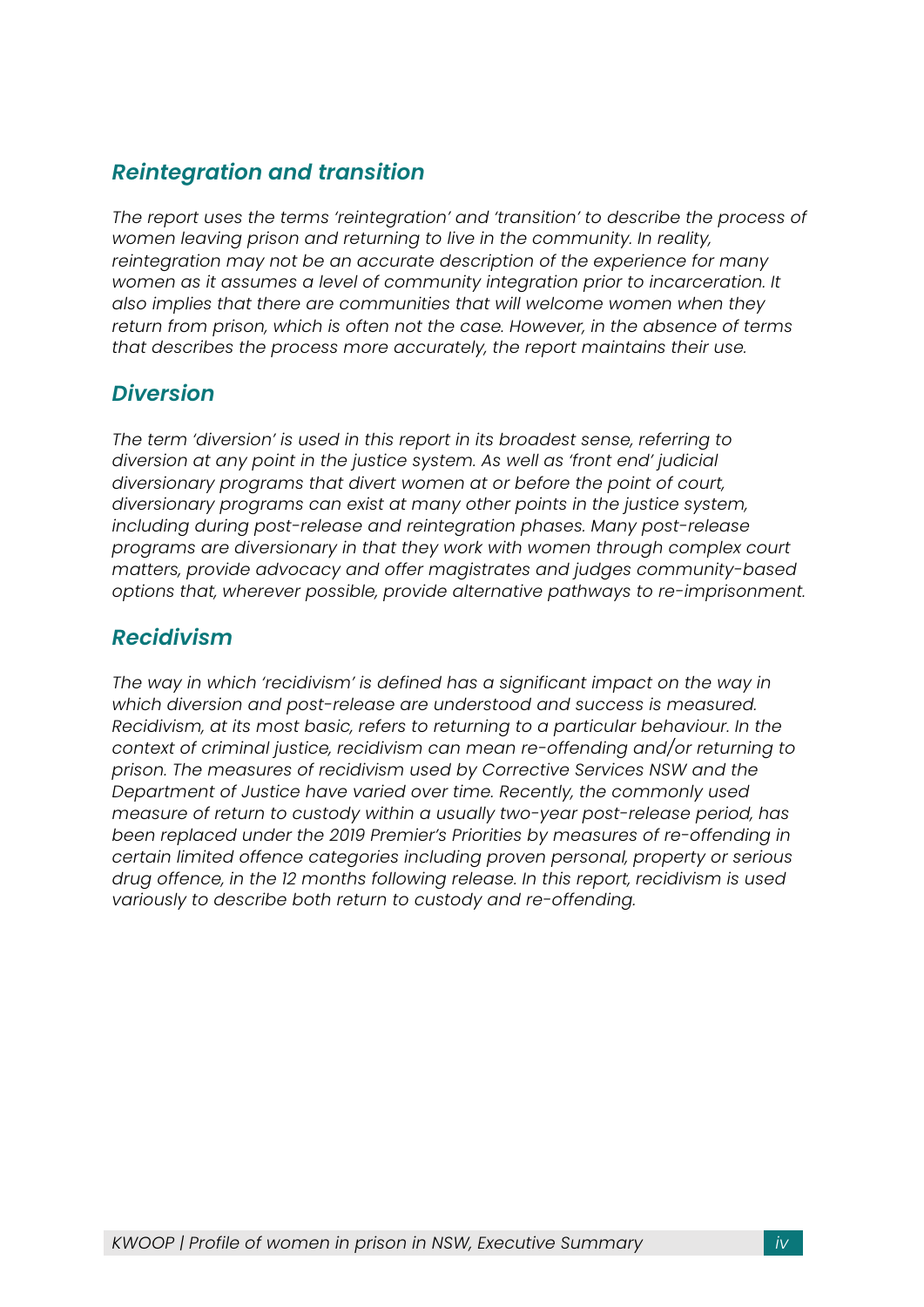# **Executive Summary**

Most of the solutions to women's offending lie outside prison walls - in treatment for addictions and mental health problems, protection from domestic violence and coercive relationships, secure housing, debt and financial management, employment, education and skills development.

*Corston Report 2007i*

## *Introduction*

*Imprisonment carries with it significant social and economic costs, both short and long term. These costs are borne not just by imprisoned populations, but also by their children, families and communities as well as government and society.*

*While women are a small minority of the total prison population, there has been an alarming increase in their numbers over the last decade in NSW and, in particular, of Indigenous women. The incarceration of Indigenous women has been growing at a faster rate than any other demographic.* 

*The Keeping Women out of Prison (KWOOP) Coalition advocates to reduce the number of women in prison and to minimise the impacts on their families and children. KWOOP commissioned this baseline study to provide a snapshot of the current profile of women in prison in NSW.*

*This report represents the data available on women in prison in NSW as at August 2019. It gives an overview of who this population is, why they are imprisoned and what services currently exist to support them. It aims to start a conversation about what we could, and should, be doing to challenge the unacceptably high rates of imprisonment of women in NSW.* 

*There was a 33% increase in the number of women in prison between March 2013 (n=710) and June 2019 (n=946). This was driven by a significant increase (66%) in the proportion of women on remand not a growth in crime.*

33% increase in the number of women in prison between March 2013 and June 2019

## **Women in** prison

Indigenous 32% Non-Indigenous 68%

58% of women in

prison were either on remand or serving a short sentence of 12 months or less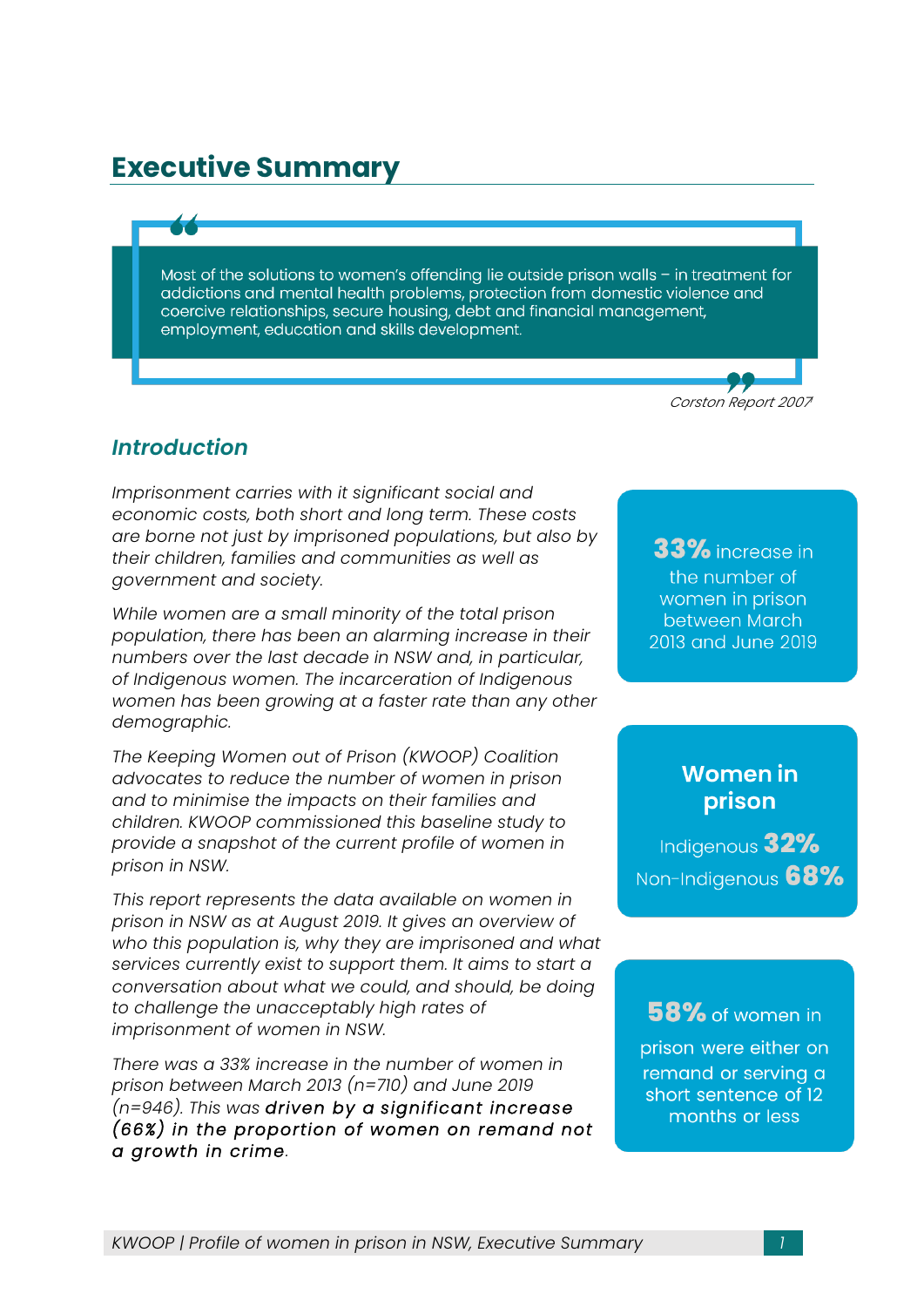

#### *Figure 1: Numbers of women in prison in NSW June 2019*

*\*There are also n=9 women whose Indigenous status is unknown Source: BOCSAR, New South Wales Custody Statistics Quarterly Update June 2019*

#### *While 946 women were in prison as at 30 June 2019, the 'flow-through' population (the numbers released each year) is almost three times this number. A total of 2760 women were released from NSW prisons during the year ending June 2019.*

*There is little contention in the international literature and research about the immense disadvantage experienced by incarcerated populations that both contributes to, and is exacerbated by, imprisonment.<sup>iiiii</sup> <i>iv v*<sup>*ii*</sup> *There is also little contention about the ineffectiveness of imprisonment as a strategy to control crime or address social disadvantage.vii viii ix Much of the enormous cost and socially detrimental impact of imprisonment could be avoided by enhancing community-based services and interventions that divert people from prison and reduce re-offending.* 

*While, clearly, judicial and legal frameworks and policing practices require exploration with regard to their impact on the significant increase in female incarceration (including an examination of bail legislation), there is also a pressing need to examine community-based options that can offer alternative pathways for women at risk of incarceration.*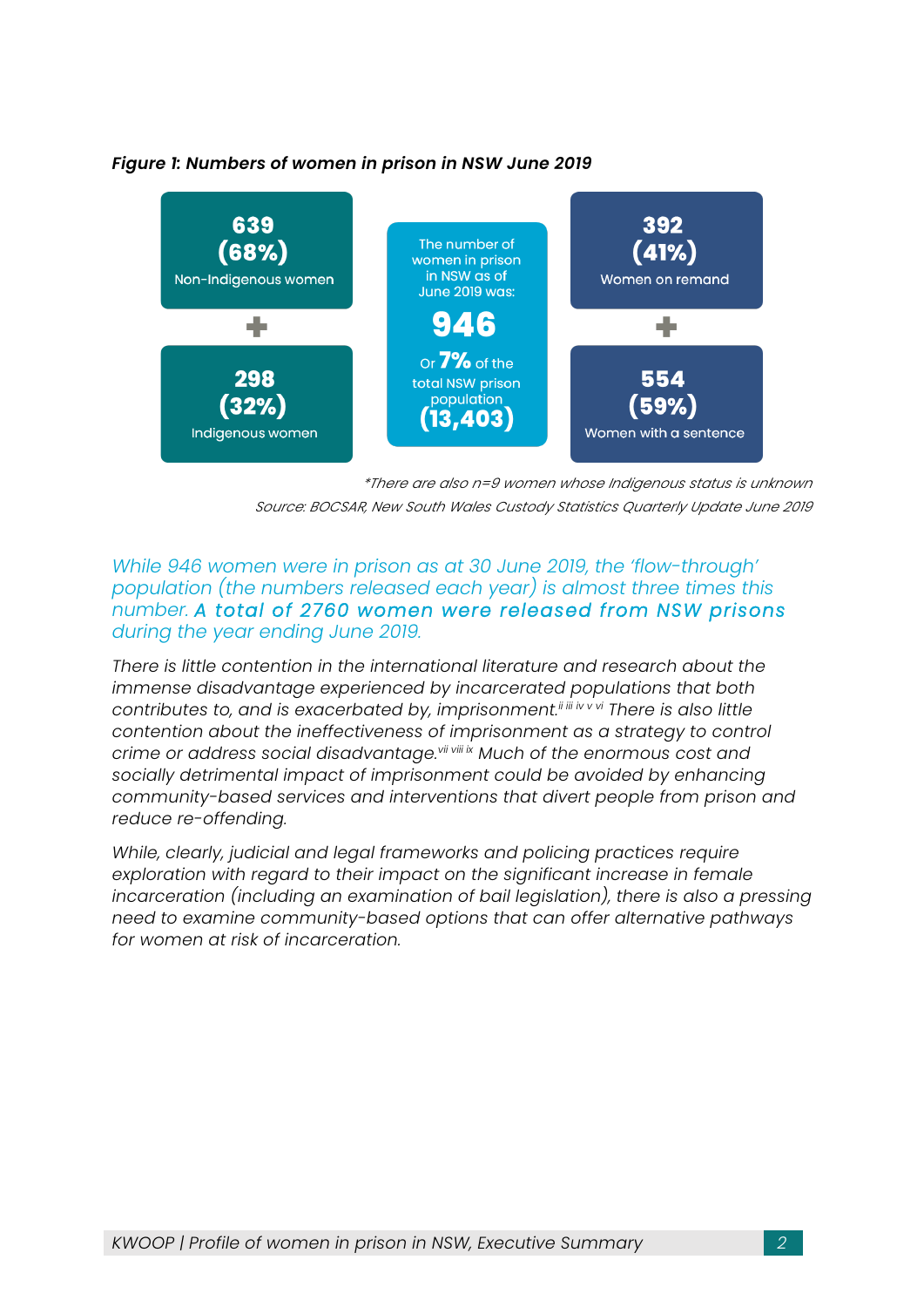## *Increasing incarceration of women since 2013*

*Since 2013, the rapid increase in numbers of women in prison has seen a:* 

- *66% increase in women on remand*
- *17% increase in the sentenced female population.*

*Indigenous women are over-represented in the sentenced population, with a 49% increase since 2013 compared to a 6% increase among non-Indigenous women.* 

49% increase in sentencing of Indigenous women compared with 6% increase for non-Indigenous women

*Conversely, the growth in the remand population was significantly higher among non-Indigenous women. There was a 99% increase in non-Indigenous women since 2013, compared to 35% among Indigenous women.*

*The length of sentence is on average 131 days (less than 5 months) for total women and almost 42 days shorter for Indigenous women at 89 days (less than 3 months). The picture is reversed for women on remand, where* 

*Indigenous women are likely to be held longer on remand (58 days) compared to total women (47 days).*

*The most common serious offences for women are:*

- *Offences against justice procedures (18%)*
- *Drug offences (16%)*
- *Acts intended to cause injury (16%).*

## *Profile of women in NSW prisons*

*A snapshot of the women's prison population reveals that although Indigenous people make up only 2.9% of the NSW population, 32% of women in prison are Indigenous.*

*72% percent of women currently in prison have been imprisoned before. This is even higher for Indigenous women, 87% of whom have experienced prior incarceration.* 

*The average age of women in prison at August 2019 was 35 years, 34 years for those on remand and 37 years for those with sentences.*

*Women with disabilities and mental health conditions are over-represented in NSW prisons together with those with experience of significant trauma and abusive relationships*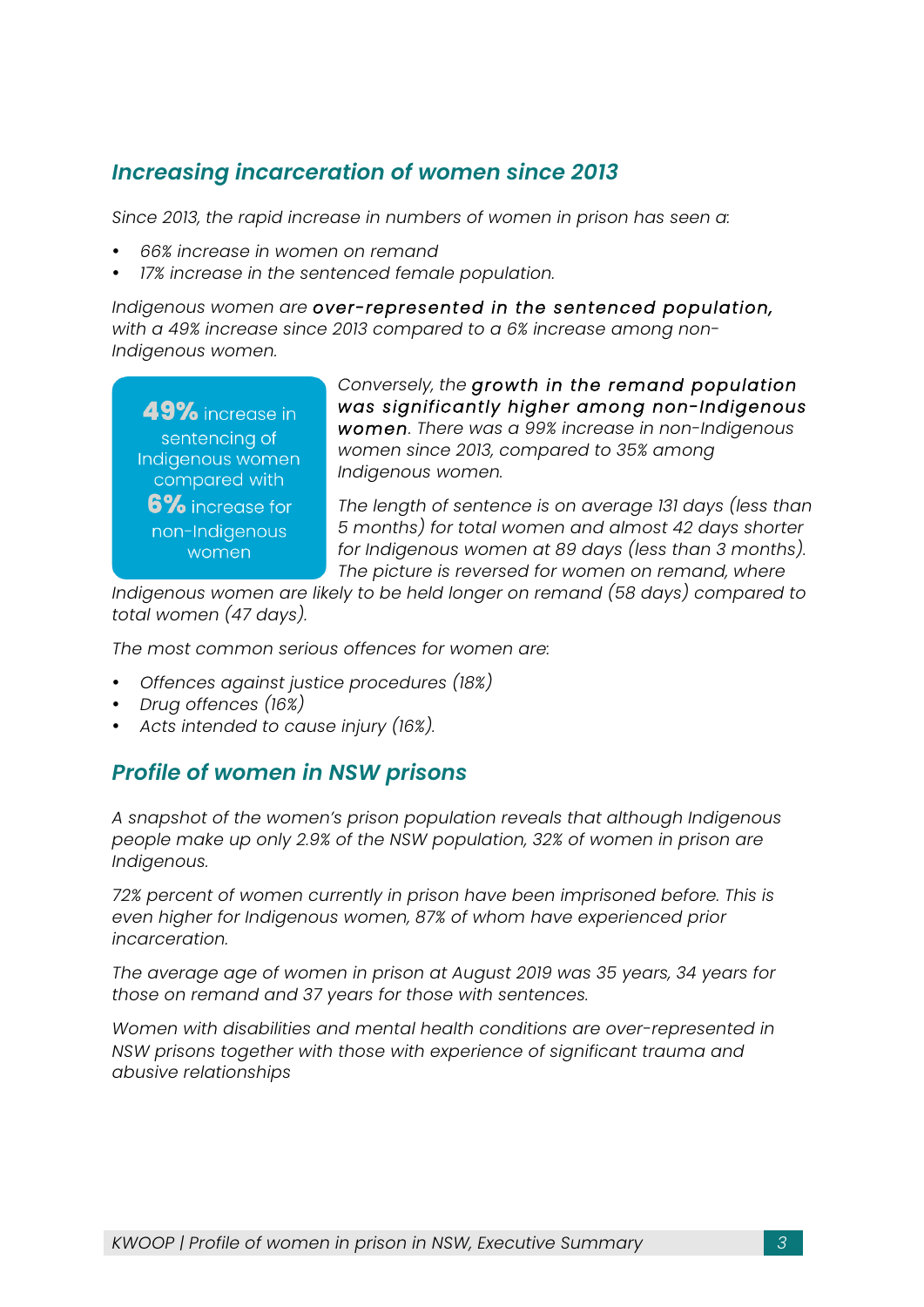*Figure 2: Profile of women in prison*



*In addition, it is critical to note that 61% of women in NSW prisons are parents of one or more children below the age of 18. Among women in prison with children, many did not have their children living with them prior to imprisonment (40%). This is even higher for Indigenous women (50%).* 

*The long-term detrimental impacts of separation of children from their families due to parental imprisonment is well established with demonstrable negative effects on* 

*their life trajectories and greater likelihood of entry into juvenile and adult correctional systems.x*

## *Post–release homelessness and recidivism*

*Over 40% of women who have been sentenced to a period of imprisonment re-offend in the 12 months following their release. A key factor behind this is the significant proportion of women who do not have anywhere stable to live on release.*

*During 2019, of the 2760 women released from NSW prison, at least 900 were released into homelessness or* 



*unstable accommodation. There are, at most, only 9 dedicated beds available in NSW for women immediately after leaving prison. Five of these are short term beds and 4 are negotiated transitional placements (beds in transitional community housing properties that providers agree to use for women leaving custody if they also have community support).*

61% of women in NSW prisons are parents of one or more children below the age of 18

More than one third

of women leave prison into either homelessness or housing instability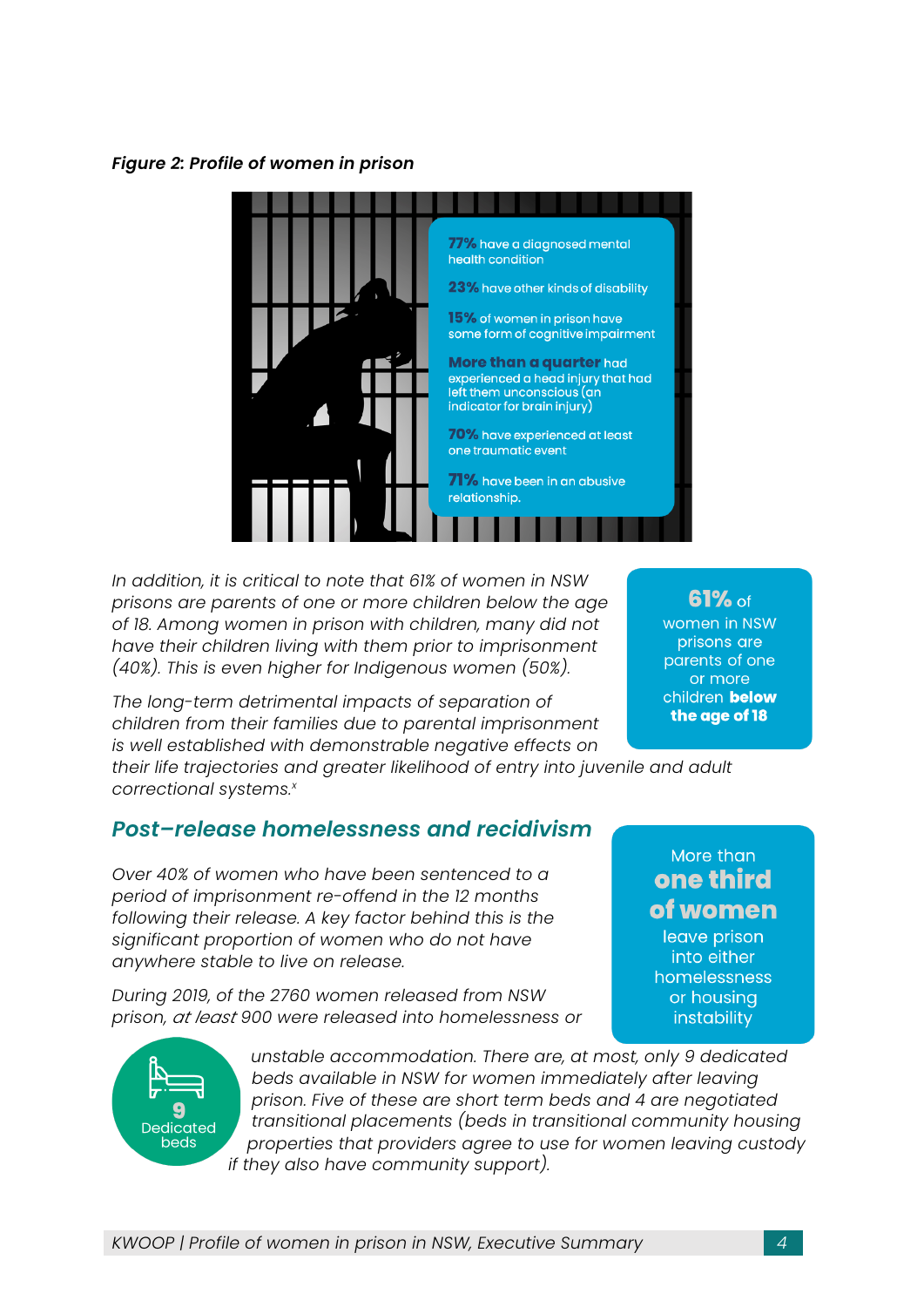## *Support services available for women*

*In NSW, there are 8 specialist women's services working with approximately 379 women at risk of re-imprisonment each year (Table 3 below). These organisations* 

At least  $78\%$  of women leaving prison (2,145) are released from custody each year with no support services in place

*vary in their focus, structures and services. The range of services they may offer include case-management and support, accommodation support and provision, mentoring, employment support and parenting support.*

*A further estimated 236 women are able, on release from prison, to access non-gender specialist services. Most of these provide short term support and referral only.*

*At best, only 22% of women (615 individuals) receive any kind of service on release from prison.* 

#### *Table 2. Services available for women on release*

|                                                              | Number/% of women |
|--------------------------------------------------------------|-------------------|
| Flow-through (women released over 12 months to June<br>2019) | 2760              |
| Specialised services (8)                                     | 379               |
| Non-gender specialised services                              | 236               |
| Total women receiving any services                           | 615(22%)          |
| Women released with no support services                      | 2,145 (78%)       |

*The existing services report achieving positive outcomes, with many that provide long term support observing notably low recidivism rates. However, all services also report being under-resourced and unable to provide the level of service they observe is needed.* 

*Just under \$4 million in funding from government and philanthropic sources is spent each year on these community-based services. The cost per woman (for the 615 women able to access services), is approximately \$6,495 per annum. The cost of incarceration per annum is approximately \$110,000. xi*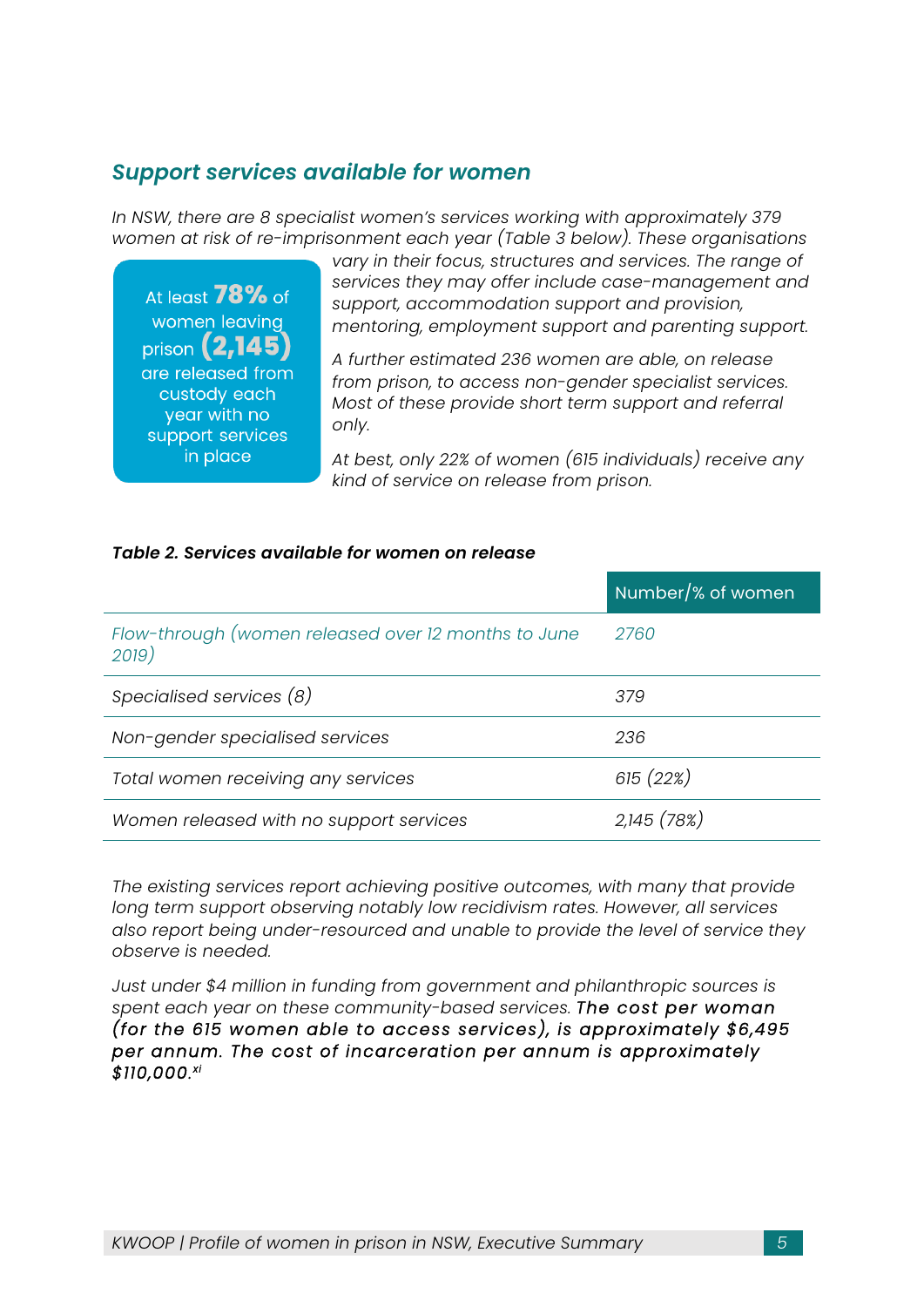#### *Table 3. Total women's services funding for women leaving prison*

*Including funds from Family and Community Services, Corrective Services, Health and philanthropic sources).*

|                                                | Funding     | Numbers $p/a$ | Per woman pa | <b>Beds</b> |
|------------------------------------------------|-------------|---------------|--------------|-------------|
| <b>Specialist</b><br>women's services          | \$3,003,963 | 379           | \$7918       | 8           |
| Non-specialist<br>services (women's<br>use of) | \$990,485   | 236           | \$4,196      |             |
| <b>Total</b>                                   | \$3,994,448 | 615           | \$6,495      | 9           |

*There are no specific front-end, court diversionary programs for women in NSW. While court diversionary programs do exist, none of these are specifically for women and some are not open to women at all. Access to diversionary programs for women who are parents is also a significant gap in the service landscape in NSW.*

There are no specific front-end, court diversionary programs for women in NSW.

## *Conclusion and key areas for action*

*This baseline study paints a disturbing picture of the situation of women in prison in New South Wales. Of particular concern is the increasing rate of imprisonment of women and the high numbers of these women who are either on remand or in prison for short sentences and/or for non-violent crimes. The detrimental impacts of incarceration on women, and on children whose parents have been imprisoned, have enormous costs for these families and the broader community.*

*The over-representation of Indigenous women further reflects the unacceptably high levels of disadvantage and discrimination experienced by Indigenous people within criminal justice systems across Australian jurisdictions.* 

*The direct economic costs of imprisonment are significant and increasing annually. It is highly probable that redirection of funding towards investment in the expansion of community-based services in order to prevent incarceration and provide diversionary options to reduce recidivism, would yield considerable savings to stretched government resources. Detailed exploration of the potential return on investment of such a strategy is needed.*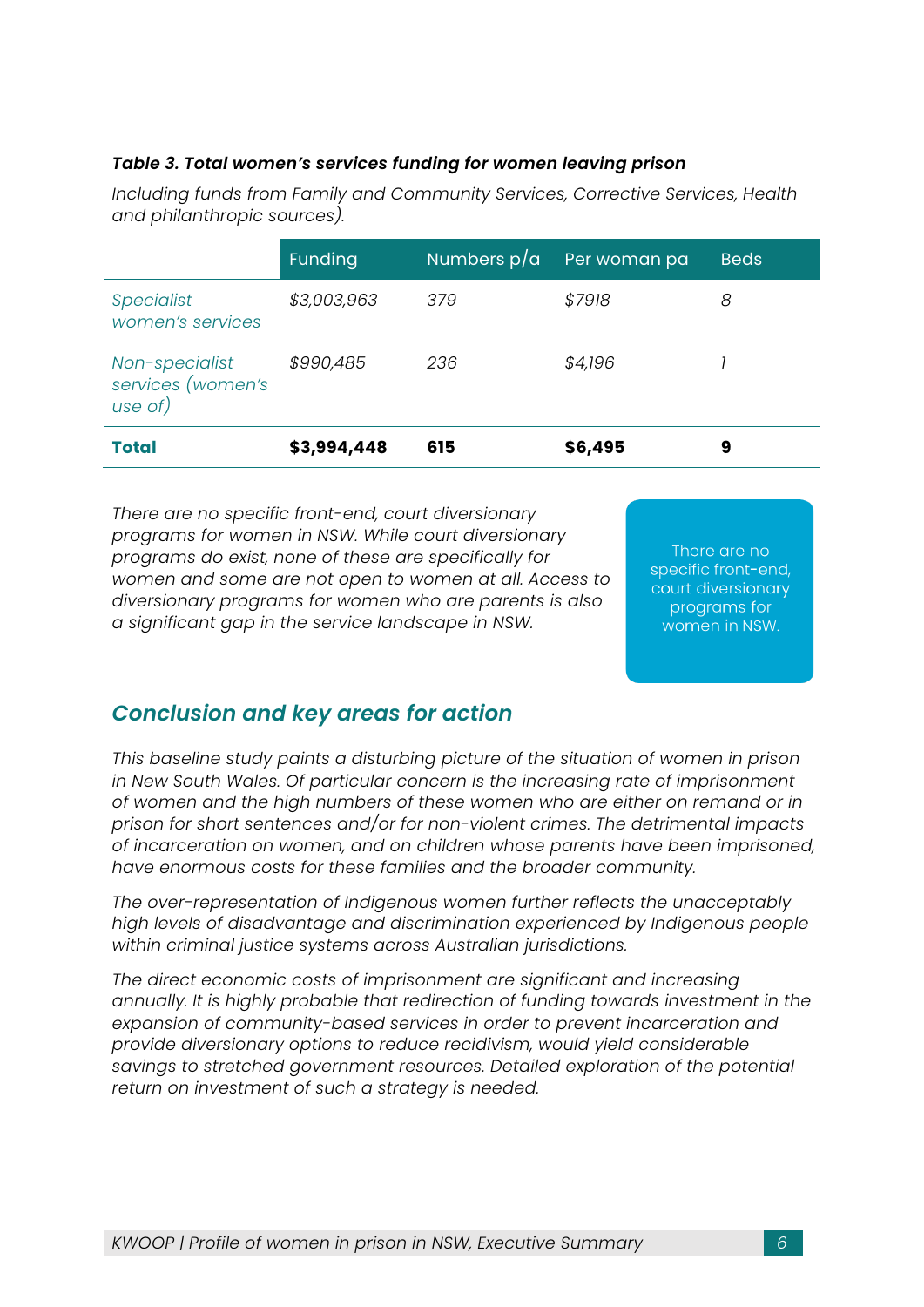*This report identifies extraordinary levels of disadvantage and unmet need in the population of women incarcerated in NSW. The demographic data reveals extremely high levels of trauma, social and economic disadvantage, disability, homelessness and disconnection from communities and families. Yet the community sector response to this is fragmented and critically under-resourced, seriously constraining its ability to reduce the initial risk of incarceration or to adequately support women on release to avoid re-imprisonment. While there are some services achieving remarkable outcomes, there is no consistent state-wide pathway out of the justice system for most affected women.* 

*The scope of this baseline study precluded investigation into the direct experiences and perspectives of women who are, or have been, incarcerated. Further qualitative research into affected women's life circumstances and experiences of imprisonment would provide invaluable additional insights into the situation for women and realistic options to reduce the impact of incarceration.*

*The multiple layers of disadvantage experienced by the majority of women in contact with the criminal justice system points to the need for a comprehensive whole of government approach with an emphasis on better resourcing of community-based services that enable diversion from imprisonment and prevention of recidivism.* 

*The alarmingly high rate of imprisonment of Indigenous women warrants closer and urgent consideration of the contributing factors. Greater scrutiny and review of sentencing practices, bail conditions, the role of police, and community services that enable women to be diverted from the prison system is clearly called for.*

*The Premier of New South Wales's recent announcement that reducing recidivism in the prison population will be one of three 'Breaking the Cycle' priorities, is encouraging.xii Although it is not yet clear what strategies will be developed to achieve this, it flags a clear recognition of the seriousness of this problem and may provide an opportunity for concerted action to reduce the imprisonment of women.* 

*Breaking cycles of entrenched criminal justice system involvement requires asking questions about the approximately 2760 women released from prison annually. What happens each year when they walk out of the prison gates? What should be done to prevent women returning to custody? How might it be possible to divert women from the justice system? And what alternatives exist for women who are in prison primarily as a consequence of a lack of services in the community? This is particularly pressing for women who are imprisoned on remand, or who are imprisoned for crimes not considered serious enough to warrant prison sentences of more than 12 months.*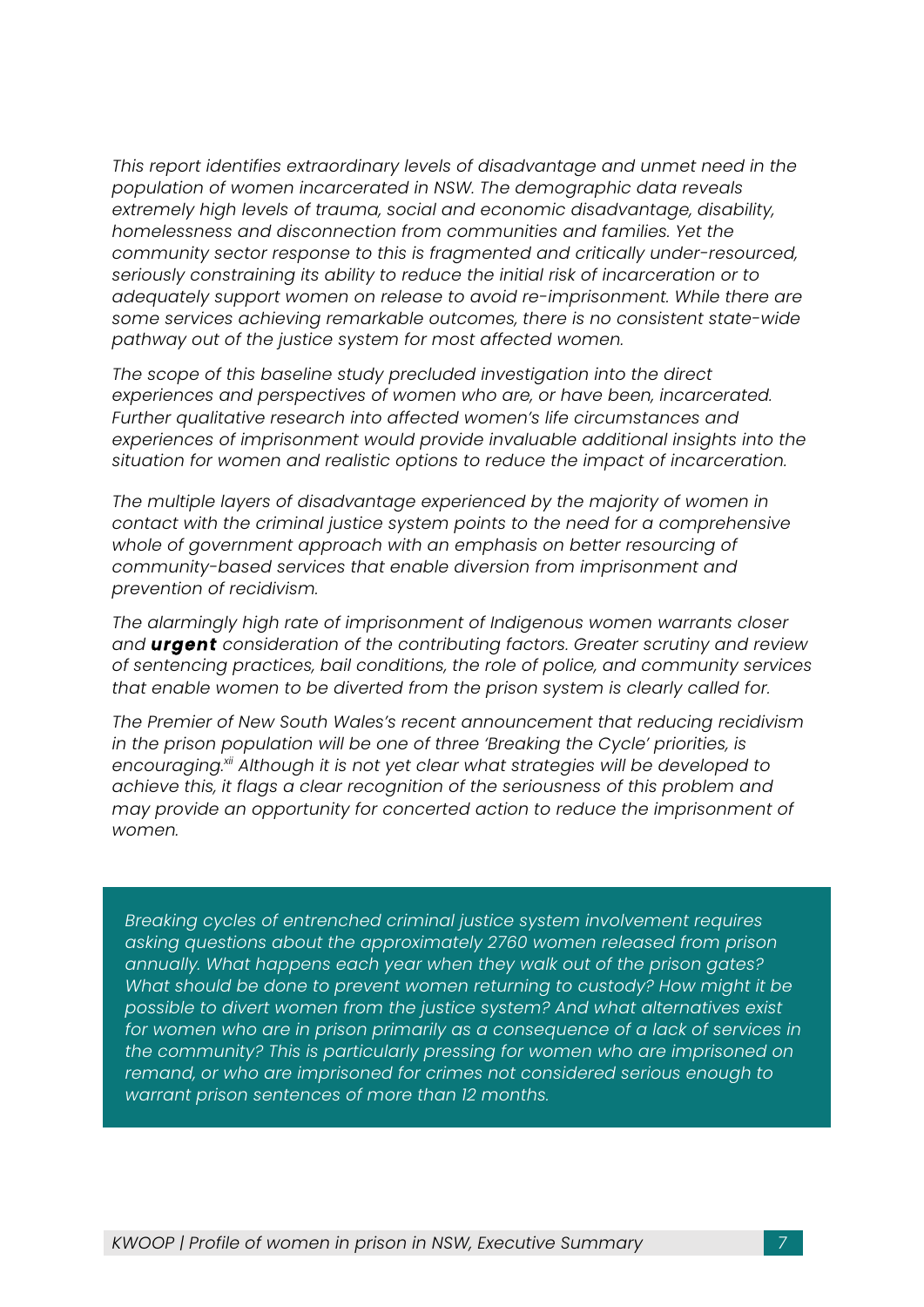### *Key areas for action*

*The KWOOP Coalition proposes the following as a matter of urgency.* 

## A multi-stakeholder and whole of government taskforce

*A targeted strategic taskforce should be established to consider and drive the development and implementation of a long-term multifaceted strategy to dramatically – and permanently – reduce women's incarceration in NSW. This taskforce should include high level NSW Government leadership, appropriate representation from relevant community-based organisations and women with lived experience of incarceration. The taskforce should be time-limited and have clear reporting requirements on strategy implementation.*

*The Strategy should incorporate the following key elements:*

- *Significant investment in community-based services, supports and housing for vulnerable women at risk of criminal justice system involvement. Such services should include enhanced support with mental health, disability, drug and alcohol use, domestic violence and legal matters, as well as addressing homelessness and unstable accommodation.*
- *Increased access to effective diversionary programs for women at risk of criminal justice system involvement, especially for women who are parents.*
- *Programs that enable women who are parents to retain contact with their children while incarcerated.*
- *A coordinated, state-wide, funded, community-based response for incarcerated women leaving custody to reduce rates of recidivism and to support successful integration into the community.*
- *Specific initiatives for Indigenous women to reduce rates of imprisonment.*
- *A coordinated approach to the removal of the restrictions and discrimination facing women with criminal records or histories of incarceration in accessing relevant mainstream services such as drug and alcohol services, domestic violence support, housing and employment services.*

## Further research in key areas:

- *Research into the perspectives and experience of women who have been incarcerated to provide further insights into the factors leading to imprisonment and the types of supports and interventions that could reduce re-offending.*
- *Investigation of the specific factors contributing to the high levels of incarceration of Indigenous women and the most appropriate strategies to address these.*
- *Investigation of the factors contributing to the high levels of women on remand and exploration of strategies to reduce these.*
- *Financial modelling of the relative costs of imprisonment versus communitybased diversion programs. Detailed investigation into potential savings to be made by re-directing government funds from prisons into expanded community-based services aiming to reduce women's involvement in the correctional system.*

*KWOOP | Profile of women in prison in NSW, Executive Summary 8*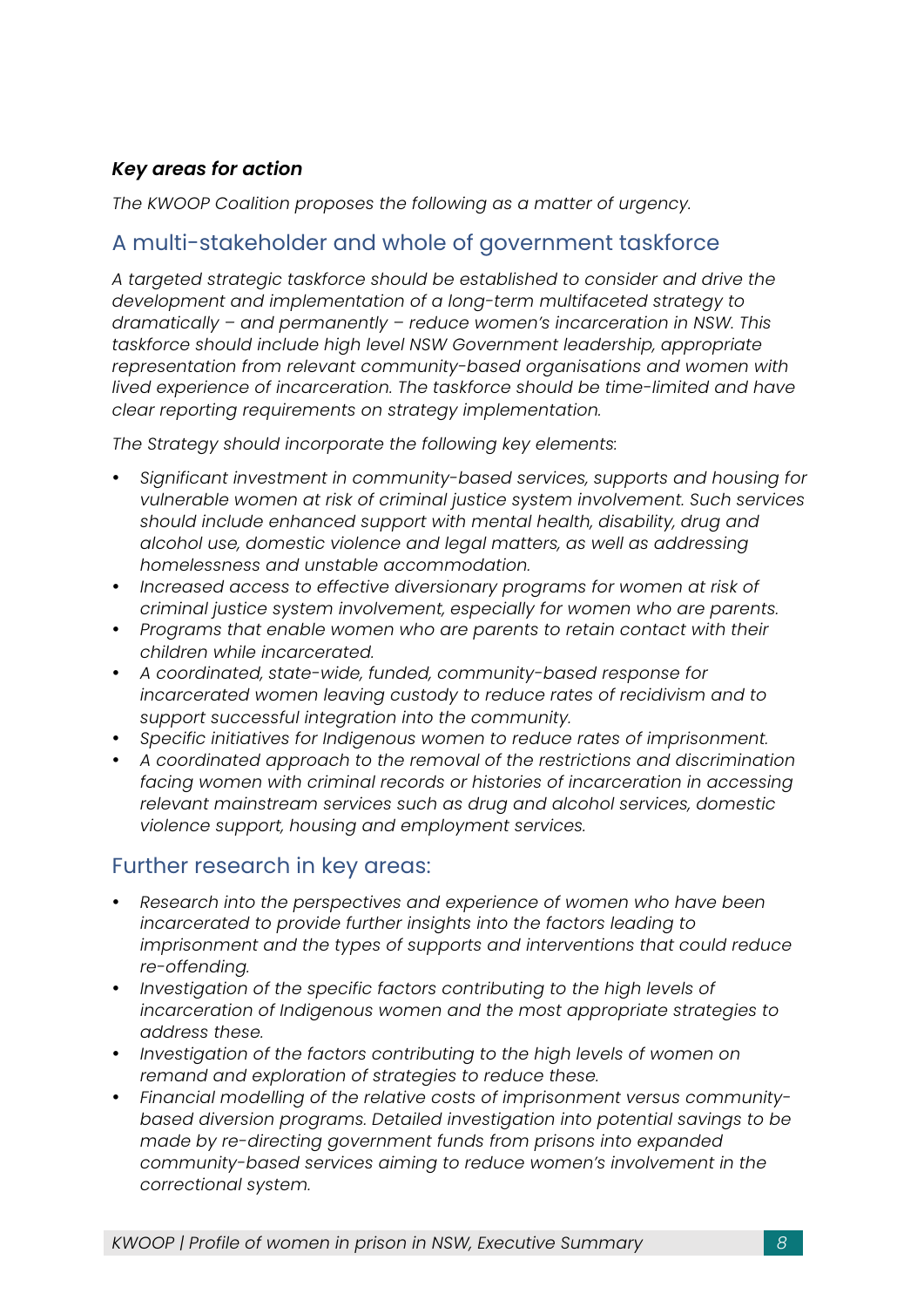# **Postscript**

*At the time of finalising the writing of the KWOOP report in February 2020, the Inspector of Custodial Services in NSW also released a report highlighting the unique challenges faced by women on remand in NSW.xiiiThe findings in the Inspector of Custodial Service report are closely aligned to the key issues identified by KWOOP, and together these reports provide a compelling argument to reduce the unnecessarily high numbers of women in prison in NSW.*

*'Short' sentences can still be long enough for women to lose their housing, family ties (including care of children), treatment and employment and have prolonged negative effects on a woman's capacity to re-establish their lives on release. The potentially damaging effect of short sentences was described in the recent ALRC report as 'a cycle of ongoing disruption – caused partly by repeated low-level offending and short terms of incarceration that can exacerbate existing disadvantage and make it extremely difficult for a female offender to reintegrate into her community.' P132*

*"Many women cycle in and out of remand over time. Whilst length of stay on remand can be short, 'the social as well as the financial costs of these short-term remands can be very high.' As such, there is a need to ensure that diversionary programs are available for women that can help them avoid short and disruptive periods of incarceration. Women who are Aboriginal, or who have cognitive impairments or intellectual disability, should be provided with specialised diversion programs to prevent their incarceration." P17*